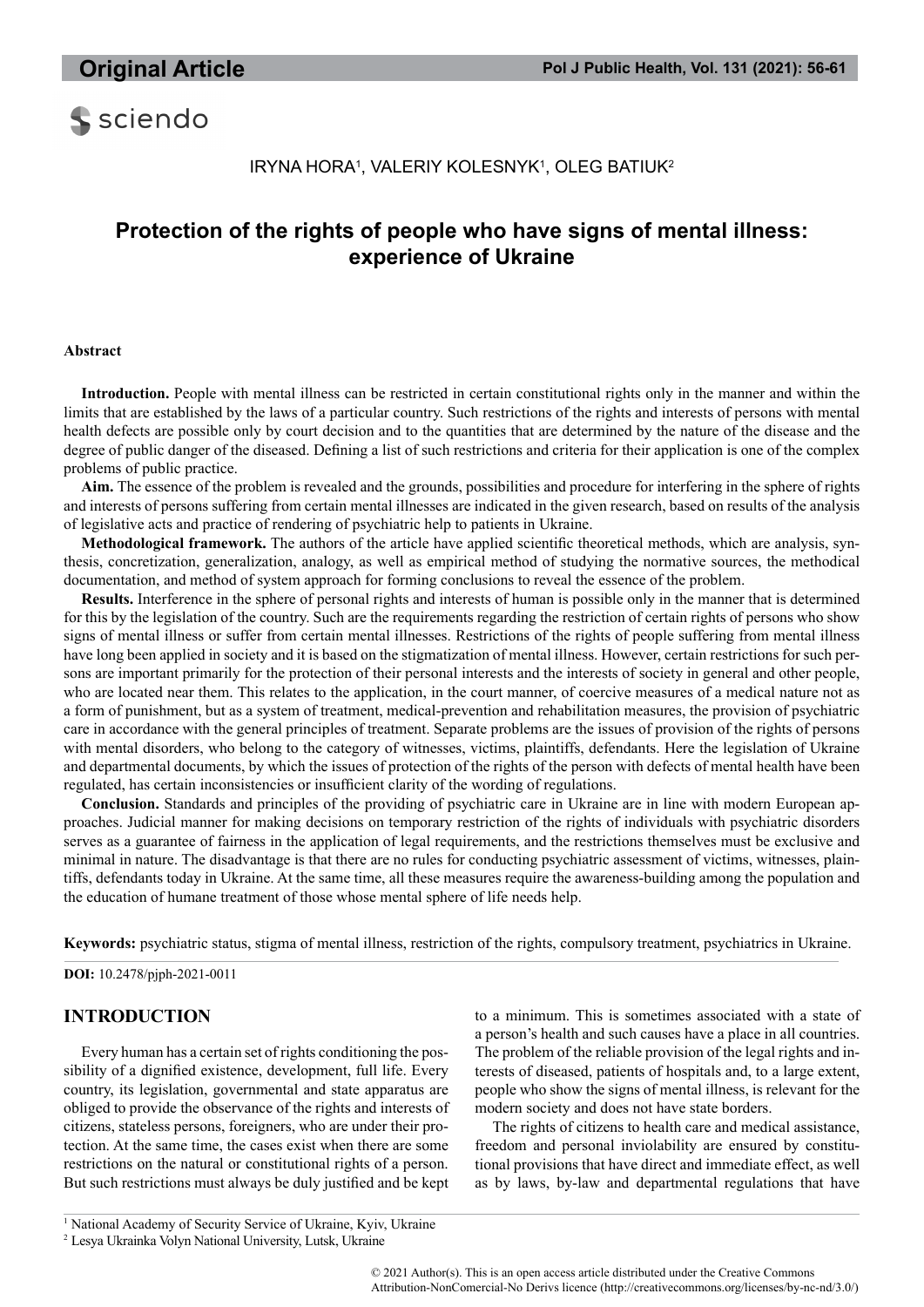been developed on their basis, in Ukraine. Appropriate legal protection has also the mental sphere of a person, the interference in which is prohibited for anyone without the agreement of the same person. The issues of providing assistance to persons who show signs of mental disorders, problems of legislative regulation of responsibility for socially undesirable consequences of their actions, temporary or long-term restrictions on civil, certain constitutional rights are quite close to the moral and ethical dilemmas and problems of bioethics. The urgency of the problem is underlined by the widespread prevalence of mental illness and the presence of various disorders of mental sphere in a significant part of the population. Scientists and practitioners claim that about 450 million citizens of Earth have some kind of mental illness or certain disorders of mental activity. Thus, according to the World Health Organization, today more than 20 million people worldwide suffer from schizophrenia, in addition, the risk of early death for them is 2-3 times higher than for the population in general [1]. There are about 264 million people in the world, most of whom are women, who suffer from a common mental disorder, such as depression, what often leads to disability, more than 45 million people worldwide have bipolar disorder and about 50 million people on our planet suffer from dementia [2]. Even larger number is diseased with neurosis, personality disorders, alcoholism, and drug addiction. An unfavorable social economic situation in many countries, social insecurity of the general population, rising unemployment, cross-national and ethnic conflicts, forced internal and external migration and other factors are called the main causes of the increasing of mental illness. Most of specified reasons are extremely relevant for Ukraine in modern conditions, and namely they often contribute to the development of stressful and threatening psychotic states of many people. In addition, the pandemic was added to these reasons today, which covered almost all countries, regardless of their level of economic development, population, social or property status of people who fell ill, with a new disease. And the impact of this stressor on the human psyche has not yet been studied, but the forecasts are not comforting.

Until recently, the problem of the attitude of most part of society towards the mentally ill people, towards people with certain defects of mental health or psychological development remains relevant. At the same time, the issues of protection of the inalienable human rights of persons who show signs of mental disorders were and remain relevant. Observance and provision of the rights of persons with mental disorders is a kind of indicator of the level of development of society, its humanization, the state of democratization of social processes in a particular state. Social alienation, unjustified restriction of rights, contempt or neglect attitude and any other forms of humiliation of human dignity of persons with mental disorders – these all moments are the subjects to legal assessment and regulation through legal mechanisms.

#### **AIM**

The authors of this article as the aim of it see the need to draw the attention of society, doctors, patients of psychiatric and other medical institutions, law enforcement officers to a certain category of citizens, who have signs of abnormality of mental health. The legal status of such persons differs from the status of other members of our society and is sometimes associated with the need to restrict certain rights. Such restrictions do not have a punitive aim, they are applied for the benefit and in the interests of both the diseased themselves and other people around them. At the same time, the authors of the article argue that the legislation of each country, which regulates these issues, should comply with the general standards and modern practice of the European Community and be such one as permits the application of restrictions in extreme cases and in minimum amounts.

## **MATERIAL AND METHODS**

The separate scientific methods were used in the process of the problem research: theoretical (analysis, synthesis, concretization, generalization, analogy); empirical (study of legislative and other regulatory sources, of methodological documentation); method of systematic approach for forming conclusions based on the results.

#### **RESULTS**

Problems of provision of the rights of persons who show signs of mental disorders are the most social in their subject, methodology of research and practice of realization. This results from the characteristics of patients of practical psychiatry, the difficulties of psychiatric diagnosis and a wide range of mental disorders – from the borderline (related) violations of adaptation to expressive chronic psychoses and deep, total dementia. In individual cases, this may be related to the diagnosis of the states of almost healthy people in terms of the risk of appearing mental illness for them. Social factors provide their influence both on the state of mental health of individual citizens and society as a whole, and on the formation of public opinion and conceptual terms regarding the essence of the mental norm and pathology. In addition, a huge part of the complex social factors that are acutely perceived and understood by a person, can become pathogenic, lead to deformation of social relations of the individual and, as a consequence, cause the development of mental pathology. At the same time, there is a risk of an expanded interpretation of mental pathology, hyper diagnostics of mental illness, deferment of psychiatric clinical assessments and terms to the plurality of variants of individual identity of personality and human behavior in unusual or simple situations at a glance. In the conditions of variability of clinical concepts and diagnostic criteria of mental states, the danger not only of erroneous judgments, but also intentional distortions of the reality, establishment by experts psychiatrists of false conclusions under pressure of social circumstances or subjective partiality grows. The price of such mistake in criminal or civil trial support can be prohibitively high.

On the other hand, mental illness or pathological mental states make difficult the social adaptation for a person, cause disturbances in his/her behavior, create a risk of committing dangerous actions that can harm this person and other people. Both the interests of the mentally ill person and society need protection. The general moral ground on which any medical and legal science, including psychiatrics, criminal law, civil law and psychiatric and legal practice, is based, is the recognition of life and health of human as the highest social value. The preservation of life and health of each human meets the interests of the individual and society as a whole. Therefore, the size and nature of restrictions for persons with deviations from the norm of mental behavior should correspond to the nature,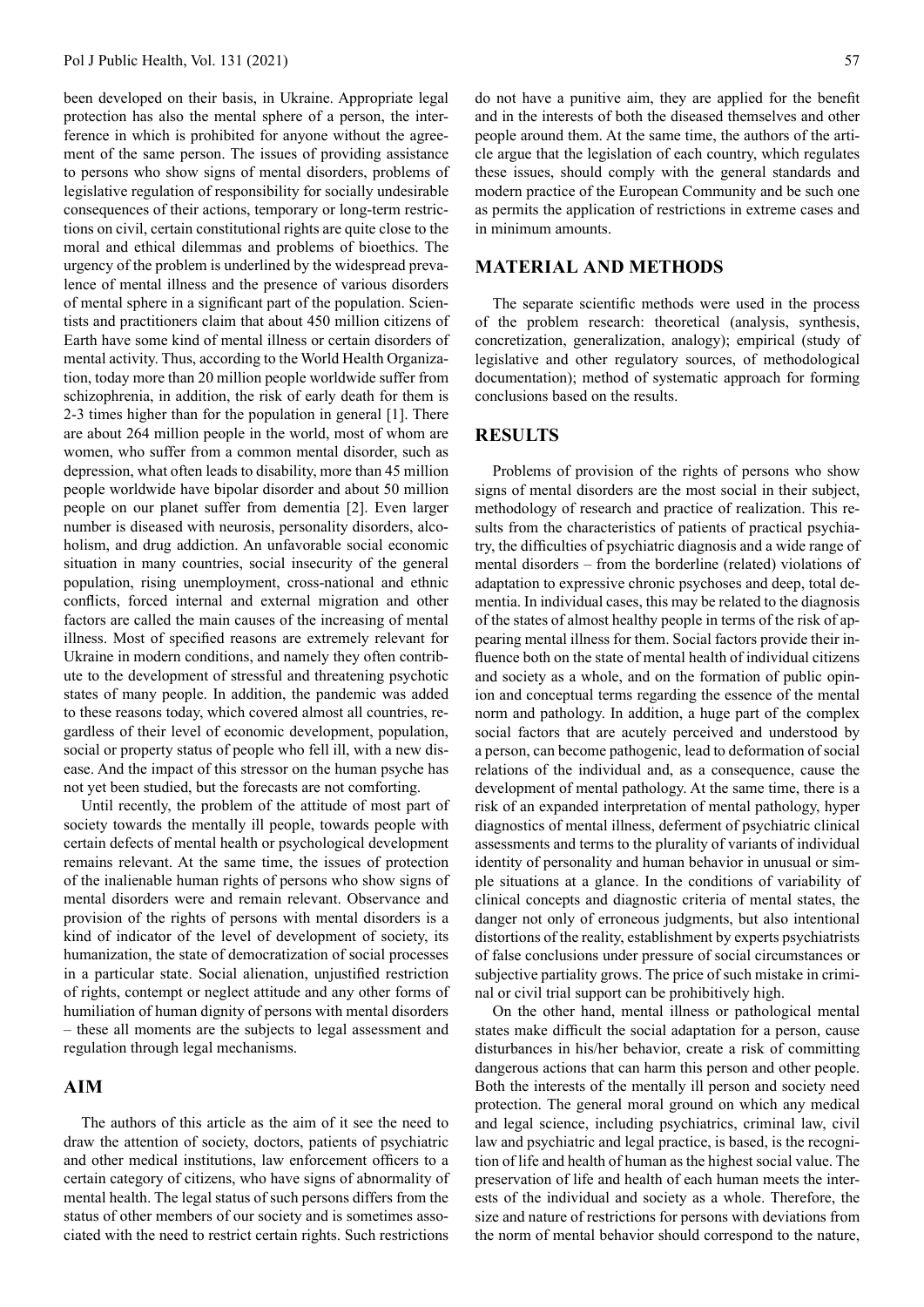level of severity of mental disorders, type and degree of public danger of a mentally ill person. A feature for people with defects of mental sphere is that the mental states of a particular person can change significantly and differ at different stages of the disease, for example, in the period of exacerbation of the disease and in remission period. But in any case, the rights and freedoms of a person with signs of mental disorders remain integral and subject to comprehensive protection by the state and its bodies. Every person should be aware of this, the opinion of society should be conscious.

An important achievement of legal and psychiatric thought in modern Ukrainian society is the legislative recognition of the presumption of mental health that was proclaimed in the art. 3 of the Law of Ukraine "On Psychiatric care" (2000) [3], according to which, each person is considered as such one that do not have mental disorder, until the presence of such a disorder is established on the grounds and in the manner that are provided by this Law and other laws of Ukraine. Persons, who may have signs of mental disorders, as well as those of them, who are provided with psychiatric care, are endowed with rights and freedoms that are provided by Constitution of Ukraine and relevant other laws. Restriction of their rights and freedoms is allowed only in cases that are provided by the Constitution of Ukraine, and in accordance with the requirements of the laws of Ukraine and according to a clearly defined procedure.

The established and communicated to the patient and others diagnosis of mental disorder as such has a clear social ethical burden, and therefore, is considered as one of the ethical problems in psychiatrics. Most citizens are willing to use the help of psychiatric services, which is a manifestation of the general positive attitude towards psychiatrics as a field of medicine and psychiatrists as doctors, who struggle for human health. However, public reporting of the availability of person mental illness is often perceived negatively by society. Therefore, psychiatric patients are afraid to admit it in front of outsiders and even family members, avoid visiting a psychiatrist because of fear that someone will find it out, and in the case of receiving qualified psychiatric care, they do not inform the doctor about the deterioration of their state in order to avoid hospitalization. Ignoring the psychiatric problem by the diseased, relatives, colleagues leads to complex consequences. Family misunderstandings, dismissal from service, financial troubles, loss of social contacts, psychological breakdowns can lead to irreparable consequences and even suicide committing attempts.

At the same time, many people associate the vision of psychiatrics with the inevitable restriction of liberty of patients or with application of repressive measures regarding them. In psychiatrics, it is even told about the "stigma of mental illness" as a shameful feature of the person, a peculiar hallmark, the main aspects of which is considered to be the separation of a person with a psychiatric diagnosis from other members of society as deviant, with deviations from the norm and a socially dangerous person with the attribution of domestic negative perceptions of the mentally diseased to him/her, which leads to further discrimination [4; 5]. Stigmatization, as a negative separation by the society an individual from the environment of the social group that is followed by the further stereotypical set of social reactions, is based on historical, religious, social prejudices, which in most cases are reduced to the vision of a negative feature, danger, sinfulness, inferiority of a human with mental disorders. Such a socially unjustified phenomenon

is also present in Ukrainian society. Its negative result is considered to be frequent and late request of mentally ill people to doctors, low level of providing the psychiatric care, preferential providing such care in the conditions of inpatient care of large psychiatric hospitals and the separation of mental health facilities from other medical institutions [6].

Stigma acts as a kind of social symptom of mental illness, as an ontological difference between the mentally ill and healthy people. Sometimes it even comes down to a social cultural ban on certain relationships in society, which prevents the adaptation of a person with disabilities of mental health to certain and desirable and favorable for his/her living conditions. On the other hand, the possibility of direct or indirect coercion that can be applied to a mentally ill person, creates an intimidating halo around psychiatry, causes public distrust not only to people with mental disorders, but also to psychiatrists and this evokes a natural desire to isolate yourself from interference with one's private life. That is why, the task of psychiatry and at the same time the task of legislation that regulates the procedure of intervention in the mental sphere of a person and regulates the behavior of persons with mental health disabilities acts the limitation of the application of coercion in providing psychiatric care to the limits that are determined by medical necessity. This is a guarantee of the provision of the rights and interests of everyone.

Equally important is the establishment of the principles of the providing of psychiatric care, which in Ukraine the legality, humanity, compliance with rights of human and civil, voluntariness, accessibility and compliance with the current level of scientific knowledge, the need and sufficiency of measures of treatment with minimal social legal restrictions have been recognized. The last of the specified principles is the minimum of social and legal restrictions for a person, directly is related to their application in the field of criminal and civil proceedings. That is why the legal norms of criminal, criminal procedural, civil and civil procedural legislation of Ukraine in the case of establishing legislative provisions, which may affect the rights and interests of persons who show signs of mental disorders, must always take into account the need of provision not only the basic constitutional rights and freedoms of man and citizen, but also the basic principles of providing patients with psychiatric care. Observance and provision of the rights of persons with mental disorders is not only an indicator of the level of development of society, its humanization, democratization, but at the same time indicates the development of the legal basis for the existence of a particular state. Special attention should be given to provision of the rights of such persons in cases when their actions and the consequences of such actions fall within the scope of attention of law enforcement agencies or the court and need proper legal assessment and application of appropriate restrictions or measures of influence by the state regarding the mentally ill persons.

In general psychiatry, obtaining the consent of the patient to any intervention in the field of his/her health, in particular, the hospitalization, treatment or conducting any medical research, is considered in several aspects. First of all, information about the disease, the significance of the established clinical symptoms, informing regarding the plans of providing medical care to patients, prognosis of the duration of treatment and the associated risks refer to information that has not only medical but also ethical and legal significance. It is the responsibility of the psychiatrist to obtain the patient's informed consent,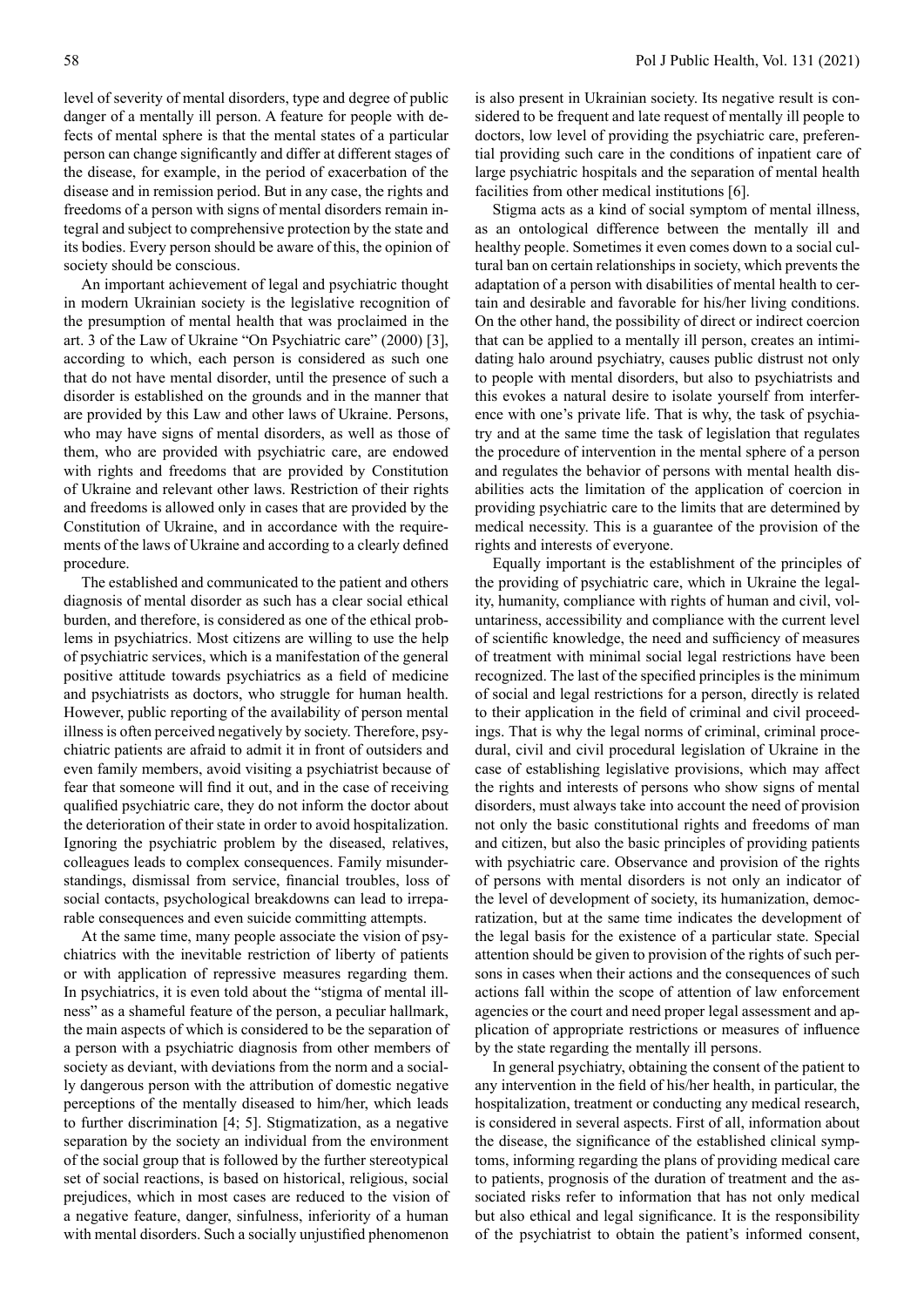and the information that has been provided to the patient must be true, comprehensive and complete. The consent of the patient to clinical experiments or the application of dangerous or such methods that can lead to irreversible consequences, methods of treatment in psychiatry requires additional guarantees to protect the rights of the mentally ill people. From an ethical and legal items, informed consent is the right of competent patients. Their consent must be voluntary and conscious that has been obtained without threats or violence. Such consent may be revoked at any time, but the refusal to provide psychiatric care should not affect the state of the patient and cannot pose a threat to his/her mental state and life [7]. But certain aspects of the right of individuals to waive the providing of psychiatric care are related to the problems of availability of severe mental illness, which creates a danger for themselves or surrounding, or caused by the deciding of issue on liability for the committing of socially dangerous actions and their consequences. That is why the voluntary provision of psychiatric care as one of its principles has certain legal restrictions. In accordance with the provisions that are set out in the art. 14 of the Law of Ukraine "On Psychiatric Care", a person suffering from a mental disorder may be hospitalized by a decision of a doctorpsychiatrist at a psychiatric facility without his/her informed consent or without the consent of his/her legal representative, if his/her examination or treatment is possible only in an inpatient setting and when a person is diagnosed with a severe mental disorder, as a result, she/he commits or shows real intentions to commit the acts, that pose an immediate danger to him/her or surrounding, or unable to meet their basic life needs at the level which ensures its viability [3]. A person who has been hospitalized without his/her informed consent to a psychiatric institution by a decision of psychiatrist shall be subject to a mandatory examination within 24 hours of hospitalization by a commission of doctors of psychiatric institution to decide on the appropriateness of hospitalization. If the medical commission finds hospitalization as inexpedient and the person does not express a desire to stay in a psychiatric institution to receive medical care, he/she is subject to immediate discharge. This is to restore the temporary restriction of a person's right to voluntary treatment. In cases when the hospitalization of a person in a psychiatric institution is forcibly recognized by the commission as appropriate, a representative of the psychiatric institution where the person is, within 24 hours sends to the court at the location of the psychiatric institution an application for hospitalization of a person in a psychiatric institution forcibly. Judicial procedure for resolving the issue regarding involuntary hospitalization serves as a guarantee of provision of the rights of the individual, who needs to be provided with qualified psychiatric care and solely for the purpose of providing such care.

The Law of Ukraine "On Psychiatric Care" (the article 19) also establishes the possibility of application, continuing, changing or terminating the application of coercive measures of a medical nature without consent of a person. Relevant criminal and criminal procedural norms, in which the bases, types, the order of application of coercive measures of medical nature, the order of implementation of criminal proceedings of this category during pre-judicial investigation and trial are fixed, the basic rights and responsibilities of participants in criminal proceedings and separately – the rights of a person who has signs of mental disorders, are defined, serve the realization of the rights, freedoms and legitimate interests of a person who requires the application of coercive measures of a medical nature.

Today, the application of coercive measures of a medical nature is provided by the legislation of most countries in the world. Compulsory treatment of the mentally ill people who, under the influence of the disease that they have, have committed socially dangerous acts and have been found insane, as well as criminals who have been diagnosed with a mental illness, has been provided not only by norms of national law but also by international legal acts. Principles for the protection of the mentally ill people that were approved by the UN General Assembly on 17 of December 1991 provide that in respect of persons who have committed acts that are prohibited by criminal law and detained during a trial or investigation, if it is presumed or found them to be suffering from a mental illness, the general principles of protection shall be applied in full with such minimum necessary in such circumstances changes and exceptions, which are not prejudice their rights. The provisions of domestic law may be authorized by a court or other competent authority on the basis of an independent medical conclusion to make decisions on placing such persons in psychiatric facilities for isolation for the purpose of providing psychiatric care [8].

The rights and obligations that are enshrined in the laws of Ukraine, additional requirements to the activity of pre-trial investigation bodies and court on committing criminal proceedings regarding the application of coercive measures of a medical nature, proper training of personnel of law enforcement agencies, pre-trial investigation bodies, judges, lawyers and improvement of their general legal culture are important means and ways of provision of the rights and interests of persons with mental disorders, in respect of which, criminal proceedings are conducted. The coercive measures of a medical nature are not coercive measures that are applied on behalf of the state by a court judgment in Ukraine. They do not have the function of punishing a person for a committed criminal offense. Such measures are a system of medical, medicalpreventive and rehabilitation measures that are carried out in special medical institutions of psychiatric profile and are applied to a clearly defined category of persons exclusively by the court and in accordance with the law. The subjects to which such measures are applied, the natural persons act who have reached the age of criminal legal influence, but state of their mental health does not allow the application of measures of criminal penalties at all or for a certain period of time until their convalescence. Given the specified circumstances, such an individual is a special subject to which special measures of criminal law influence are applied due to the public danger of the act and the existing degree of danger of the mentally diseased for themselves or other persons. Such medical measures may be applied in the form of the providing of compulsory outpatient psychiatric care or involuntary hospitalization of an ill person in a psychiatric institution under normal, intensive or strict supervision. The type of coercive measure of a medical nature is prescribed only by the court and depends on the nature and severity of the mental illness of a person, the severity of the socially dangerous act that has been committed by his/her, taking into account the degree of danger of the mentally diseased for himself/herself or other persons. The application of punishment to such persons does not correspond to the punitive purpose and the purpose of correction of convicts. Instead, the application of coercive measures of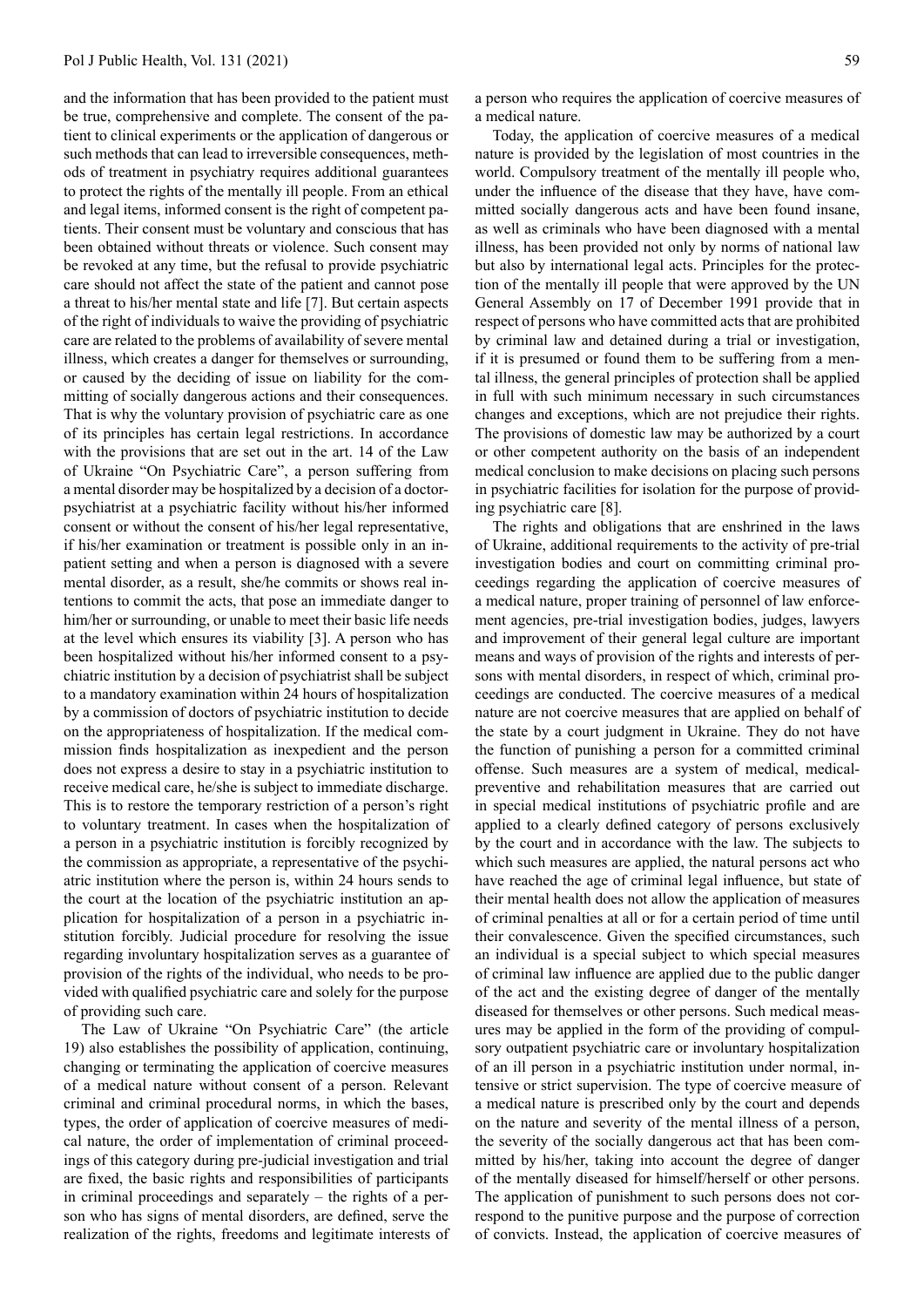a medical nature to persons suffering from mental illness, the nature of which makes them socially dangerous, aims the provision of their mandatory treatment and measures of rehabilitation regarding them, as well as preventing them from committing socially dangerous acts in the future.

The pre-trial investigation regarding persons that are suspected of committing a criminal offense in a state of limited sanity, shall be carried out by the investigator in accordance with the general rules, which are provided by the Criminal Procedure Law of Ukraine. The circumstances are taken into account that such persons, despite the presence of mental disorders or other mental defects, have a certain degree of preservation of the mental sphere, which allows them, though not fully, be aware of their actions (inaction) and manage them. During criminal proceedings, the procedural capacity of persons with limited sanity in respect of criminal offenses that are committed by them may be compensated at the cost of the involvement of a lawyer, who will provide them with the necessary legal assistance and in doing so will ensure the protection and defense of their legitimate rights and interests.

The concept of social danger of a mentally ill person is key in forensic psychiatry and is directly related to the concept of sanity and limited sanity. The scope of the concept of social danger of the mentally diseased includes two main criteria: legal that is the fact of socially dangerous act, which is provided by criminal law and which took place with the participation of a particular person, and medical that is a person who has signs of disorders of mental sphere that exclude the ability to be aware of their actions or manage them. Establishment and assessment of signs of public danger of a mentally ill person is carried out by the investigator, the prosecutor during the pretrial investigation and the court during the trial, and criminal proceedings regarding the application of coercive measures of a medical nature, taking into account the social danger of a person, are carried out in a special manner. The court cases regarding the providing of psychiatric care are compulsorily considered in the presence of an ill person in respect of whom the issue of providing such care is being resolved. The participation in the consideration of these cases by the prosecutor, doctor psychiatrist or representative of psychiatric facility, who has applied, and the legal representative of the persons in respect of whom the issues of providing them with psychiatric care are being considered, is required. A person in respect of whom a court is considering a case of compulsory psychiatric care is entitled to free legal aid in the manner that is prescribed by the law, which is governing the provision of free legal aid during the trial.

A separate section of the problem is the issue of provision of the rights of persons with mental disorders and belong to the category of such procedural subjects as witnesses, victims, plaintiffs, defendants. The legislation of Ukraine and departmental documents, which regulate the issues of protection of the rights of person with defects of mental health, have here certain inconsistencies or insufficient clarity in the wording of regulations. In order to be a full-fledged witness, a victim as an eyewitness to the event, a person must have preserved mental functions, understand the legal side of the factual circumstances of the committed criminal offense and the consequences for the suspect (accused, defendant) of the information that has been reported by her. Properties of the mental sphere of the witness, the victim can be established only as a result of carrying out examination of psychiatric or complex that is psychological and psychiatric. The task of an expert psychiatrist and an expert psychologist is not to determine the reliability of the testimony of witnesses and victims, but a clinical assessment of the mental state and psychological characteristics of the person, who testifies, detection of psychopathological disorders that may prevent the tested subject to properly commit her procedural rights and perform duties. A person with any form of mental pathology can be a witness and a victim. But experience shows that forensic psychiatric examination is most often prescribed for people suffering from mental immaturity (oligophrenia), from early organic brain lesions, for such people as those who received a traumatic brain injury during a criminal situation and not often for the research of diseased with schizophrenia or other serious mental illnesses. The medical criterion in the conclusion of a psychiatrist is defined by the concept of "the mental illness", which covers all forms of mental pathology. The legal criterion is determined by the inability of victims and witnesses to correctly perceive the circumstances of the event and give correct testimony about them, to understand the nature and significance of the actions that have been committed against the victim, to resist. The modern forensic psychiatric examination of witnesses and victims is based on a clinical assessment of impaired and preserved mental functions of the person, which allows to make balanced and credible expert conclusions and thus helps to protect the rights of witnesses and victims with various mental disorders. The expert conclusion becomes especially relevant when it comes to witnesses or victims with mental pathology who were the only witnesses to the crime.

Ukrainian legislation and regulations of the Ministry of Health of Ukraine do not contain the norms, which establish and regulate the possibility and procedure for conducting forensic psychiatric examination of witnesses and victims, plaintiffs and defendants in criminal and civil proceedings. The impossibility of conducting a forensic psychiatric examination of the victim, witness, plaintiff and defendant may create problematic criminal legal and civil legal situations, if the conclusions of such examination determine the possibility of establishing the circumstances and qualifying features of the crime or the involvement of a particular person in illegal actions, of correctness of dispute resolution and of compliance with the rights of the parties in civil proceedings.

#### **DISCUSSIONS**

The issue of observance of the rights and legitimate interests of persons who have signs of mental illness and whose behavior may cause harm to themselves or other individuals or legal entities, organizations, violate generally accepted social norms, etc., has long been the subject of interest from the side of scientists, practitioners from the psychiatric medicine, law enforcement officers and even ordinary citizens. Some of the decisions that establish special or limit the generally established rules are expressed in the laws of the state, in departmental regulations. Some aspects of this problem have been studied and written about in scientific and other sources by researchers from different countries. Including these issues were covered by E. Goffman [4], C. Mann and M. Himelein [5], S. Gluzman and S. Kostyuchenko [6], V. Kolesnyk [7], J. Argunova [9], T. Moskalkova [10] and others. In most cases, they discuss the issue of effectiveness of providing the care for the mentally ill, promote humane treatment for them from the side